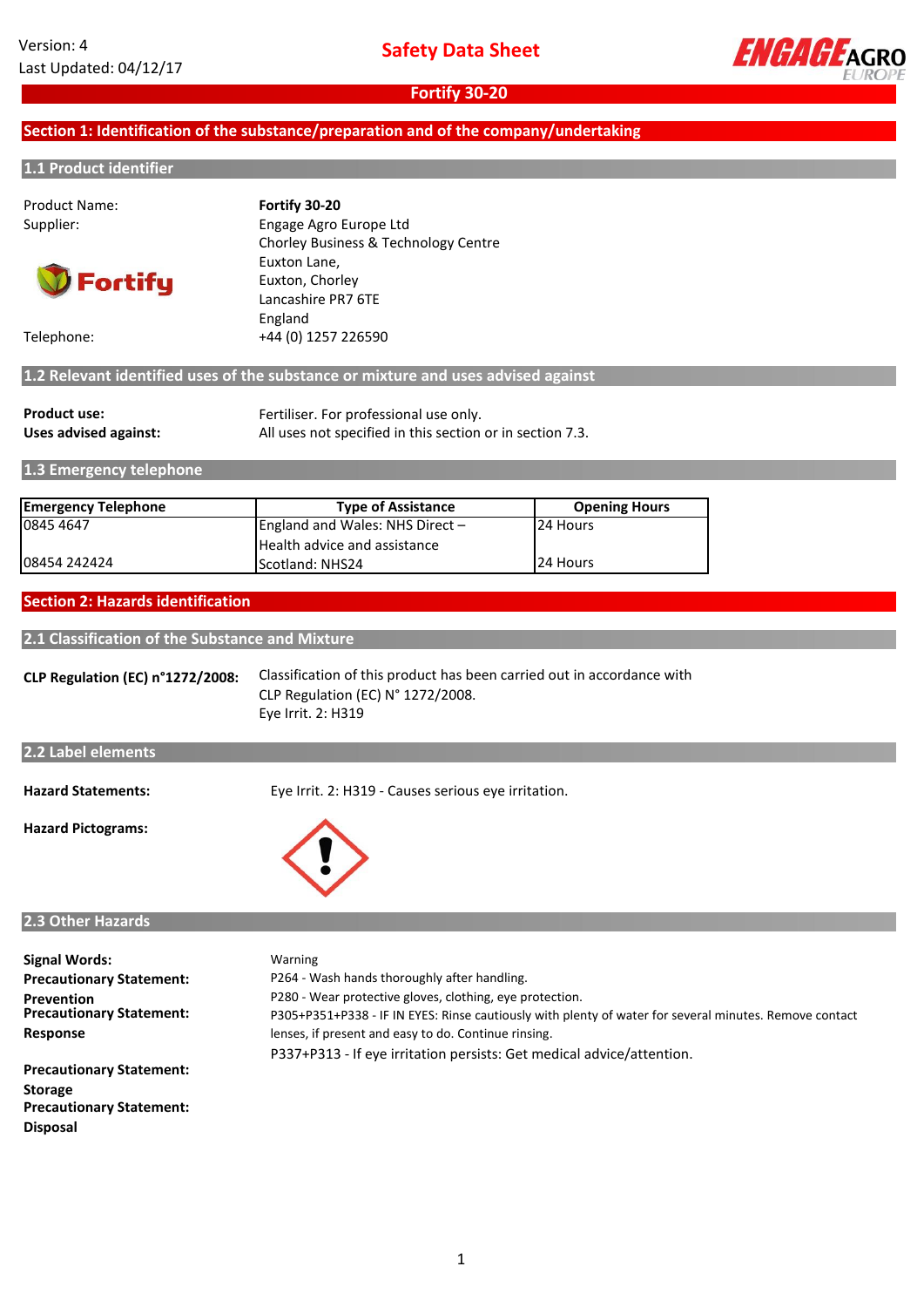

#### **Section 3: Composition/information on ingredients**

#### **3.1 Substances**

| <b>Hazardous ingredients</b> | M/W   | <b>ICAS No.</b>      | IEC. No.               | <b>Classification</b><br>$\blacksquare$ |
|------------------------------|-------|----------------------|------------------------|-----------------------------------------|
| Potassium<br>phosphite       | 40-60 | 'Not<br>applicable : | $179 - C$<br>1915<br>. | H319<br>Eve<br>.rrıt<br>-               |

#### **Section 4: First aid measures**

#### **4.1 Description of first aid measures**

The symptoms resulting from intoxication can appear after exposure, therefore, in case of doubt, seek medical attention.

| <b>By inhalation:</b> | If inhaled, move person to fresh air. If not breathing give artificial respiration. Seek medical advice.                                                                                                                                    |
|-----------------------|---------------------------------------------------------------------------------------------------------------------------------------------------------------------------------------------------------------------------------------------|
| By skin contact:      | Wash immediately with plenty of water. Soap may be used. If on skin and if skin irritation or rash<br>occurs, seek medical advice and attention.                                                                                            |
| By eye contact:       | Immediately flush eyes with plenty of water (>15min), occasionally lifting the upper and lower<br>eyelids. Remove contact lenses, if present and easy to do. Continue rinsing. Take victim to an<br>ophthalmologist if irritation persists. |
| <b>By Ingestion:</b>  | Rinse mouth with water. Give plenty of water to drink. Do not induce vomiting. Seek medical advice.                                                                                                                                         |

#### **4.2 Most Important symptoms and effects, both acute and delayed:**

Most important known symptoms and effects are described in Section 2.

**4.3 Indication of any immediate medical attention and special treatment needed**

TREAT SYMPTOMATICALLY. If you feel unwell seek medical advice. Show the label where possible. Show this safety data sheet to the doctor in attendance

#### **Section 5: Fire-fighting measures**

**5.1 Extinguishing media**

**Extinguishing media:** Use water spray, alcohol-resistant foam, dry chemical or carbon dioxide.

**5.2 Special hazards arising from the substance or mixture**

**Exposure hazards:**

**5.3 Advice for firefighters**

**Advice for fire-fighters:** Use self-contained breathing apparatus if necessary.

None known.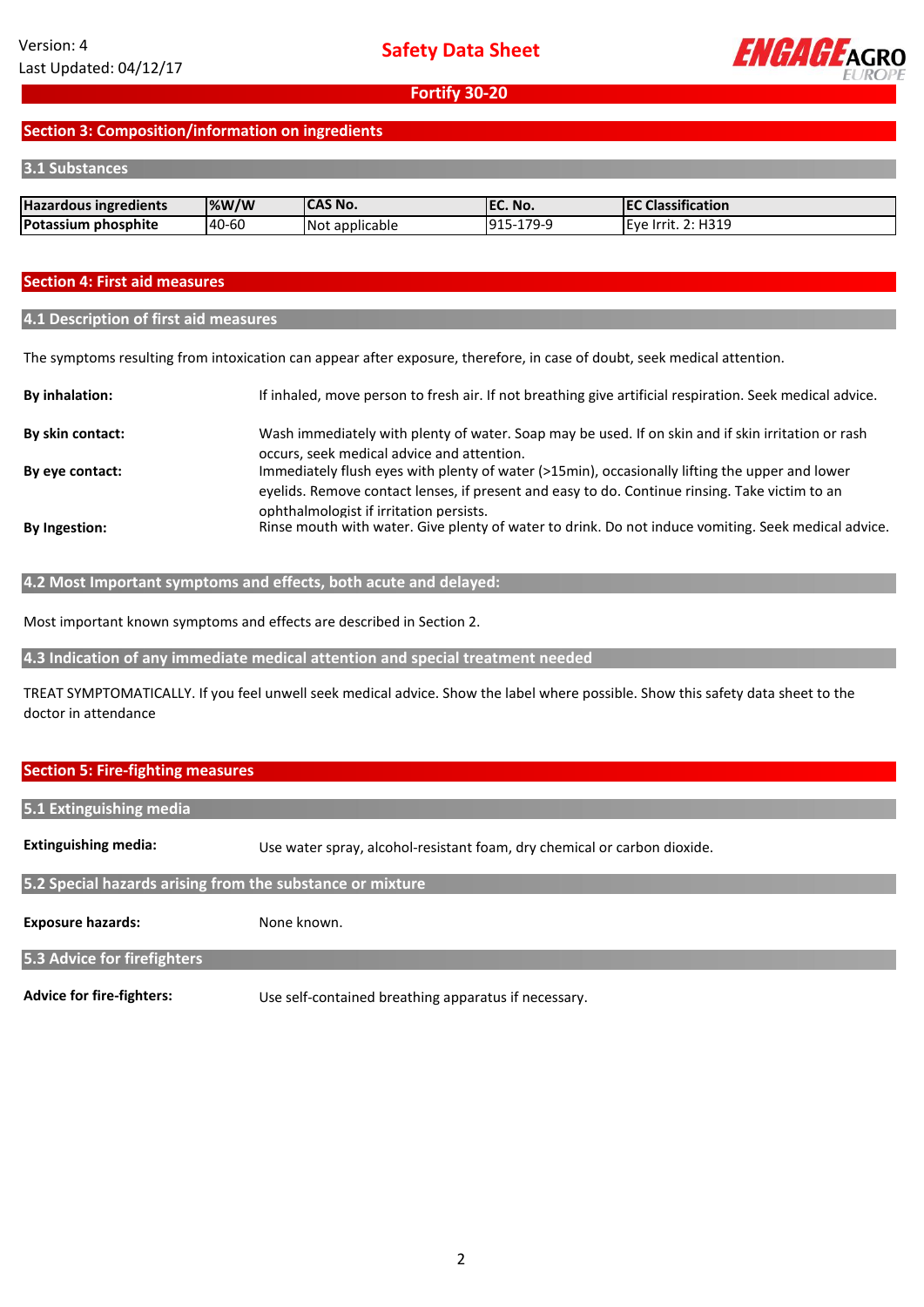

# **Section 6: Accidental release measures**

|                                                          | 6.1 Personal precautions, protective equipment and emergency procedures                                                                                                                                                       |
|----------------------------------------------------------|-------------------------------------------------------------------------------------------------------------------------------------------------------------------------------------------------------------------------------|
| <b>Personal precautions:</b>                             | Use Personal Protective Equipment. Avoid breathing vapours, mist or gas. Ensure adequate<br>ventilation.                                                                                                                      |
| <b>6.2 Environmental precautions</b>                     |                                                                                                                                                                                                                               |
| Environmental<br>precautions:                            | Prevent further spillages if safe to do so. Do not let product enter drains. Discharge into<br>environment must be avoided.                                                                                                   |
| 6.3 Methods and material for containment and cleaning up |                                                                                                                                                                                                                               |
| Clean-up procedures:                                     | In event of a spillage, evacuate area and attempt to contain and absorb with sand, earth or other<br>inert material. Sweep up and place waste in sealed containers. Contact local authority for controlled<br>waste disposal. |
| 6.4 Reference to other sections                          |                                                                                                                                                                                                                               |

### **Reference to other sections:** -

# **Section 7: Handling and storage**

| 7.1 Precautions for safe handling                                |                                                                                                 |  |
|------------------------------------------------------------------|-------------------------------------------------------------------------------------------------|--|
| <b>Precautions for safe handling:</b>                            | Avoid contact with skin and eyes. Always use PPE when handling/transporting chemicals.          |  |
| 7.2 Conditions for safe storage, including any incompatibilities |                                                                                                 |  |
| <b>General conditions for storage:</b>                           | Keep containers tightly closed when not in use.<br>Store in a cool, dry, well ventilated place. |  |
| 7.3 Specific end use(s)                                          |                                                                                                 |  |
| Specific end use(s):                                             | No data is available for this product.                                                          |  |

# **Section 8: Exposure controls/personal protection**

#### **8.1 Control Parameters**

Substances whose occupational exposure limits have to be monitored in the work environment. There are no exposure limits for the substances contained in the product.

**DNEL (Workers):** Non-applicable<br> **DNEL (General population):** Non-applicable **DNEL (General population): PNEC:** Non-applicable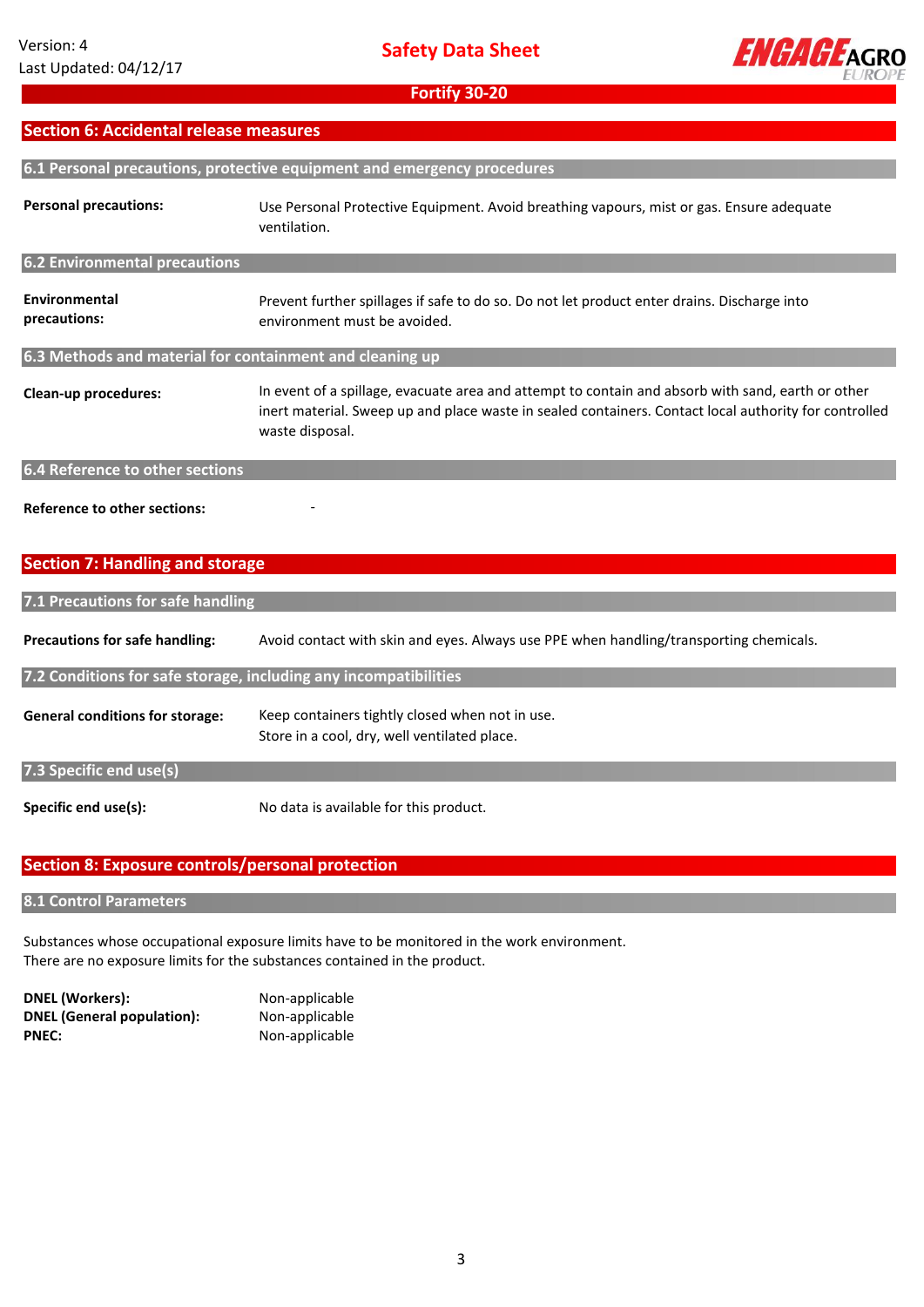**Safety Data Sheet**

# **Fortify 30-20**



#### **8.2 Exposure controls**









#### **A - General security and hygiene measures in the work place**

Adopt best Manual Handling considerations when handling, carrying and dispensing. Avoid contact with skin and eyes. Handle in accordance with good industrial hygiene and safety practice. Use appropriate personal protective equipment. Wear suitable protective clothing and eye/face protection.

#### **B - Specific Respiratory Protection**

When necessary use of a full face respirator is recommended.

#### **C - Specific protection for the hands**

Chemical resistant gloves (i.e. nitrile) should be worn at all times when handling this material.

#### **D - Ocular and facial protection**

Use safety goggles.

**E - Bodily protection**

Wear suitable protective clothing.

#### **Environmental exposure controls:**

In accordance with the community legislation for the protection of the environment it is recommended to avoid environmental spillage of both the product and its container. Prevent further leakage or spillage if safe to do so

#### **Volatile organic compounds**

Non-applicable

## **Section 9: Physical and chemical properties**

**9.1 Information on basic physical and chemical properties**

| Form:                        | Liquid             |
|------------------------------|--------------------|
| Colour:                      | Colourless         |
| Odour:                       | Characteristic     |
| pH:                          | 2.5                |
| Boiling point:               | 105°C              |
| Flash point:                 | No data available  |
| Flammable limits:            | Non-flammable      |
| <b>Explosive properties:</b> | Not explosive      |
| Oxidising properties:        | Not oxidising      |
| Vapour pressure:             | No data available  |
| Density:                     | $S.G. = 1.4$       |
| Solubility (water):          | Completely soluble |
| Partition coefficient:       | No data available  |
| Viscosity:                   | No data available  |
| Vapour density:              | No data available  |
| Relative evaporation rate:   | No data available  |

**9.2 Other Information**

Not applicable

**Section 10: Stability and reactivity**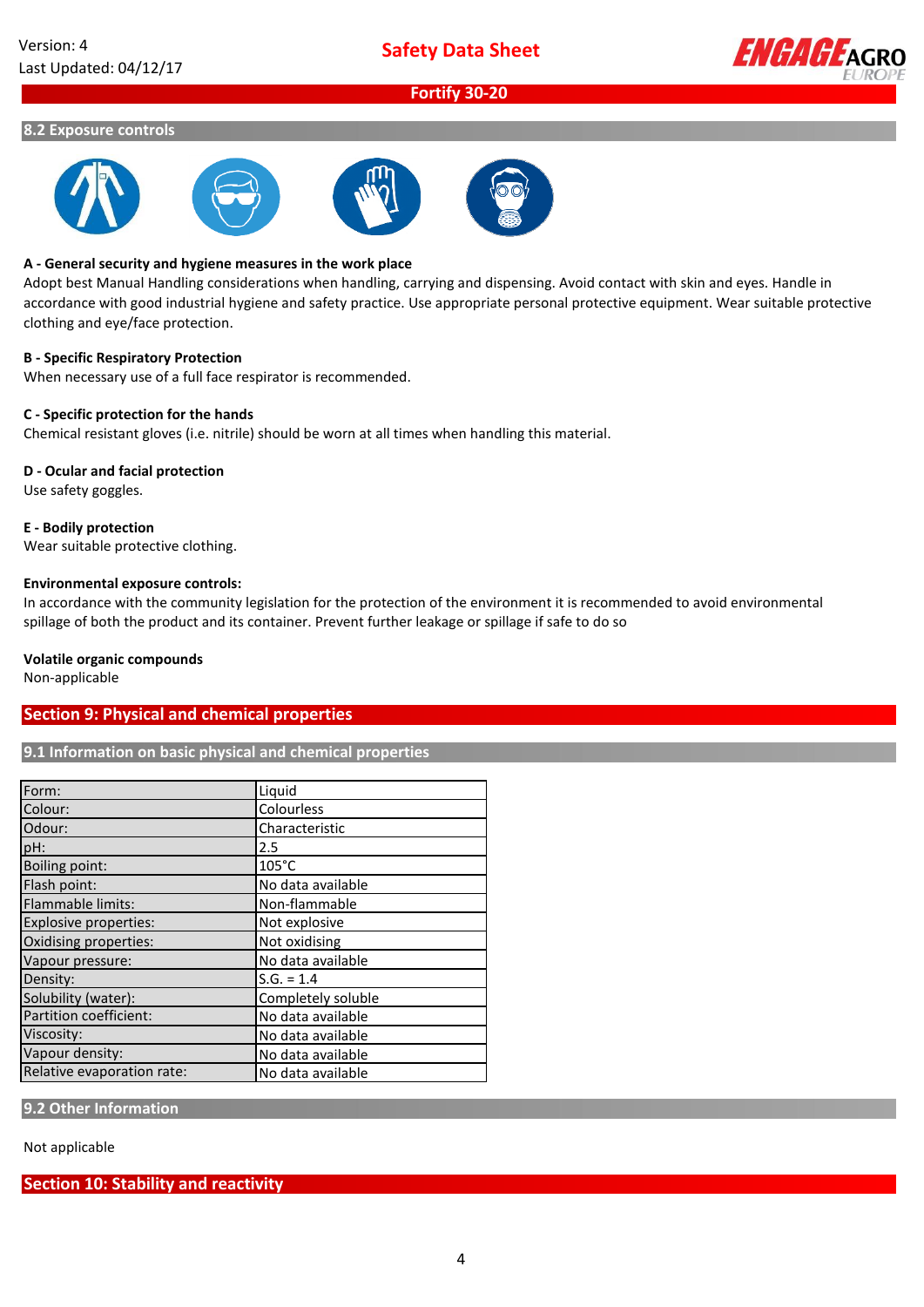

| 10.1 Reactivity                         |                                                                                          |
|-----------------------------------------|------------------------------------------------------------------------------------------|
| <b>Reactivity:</b>                      | No data available                                                                        |
| 10.2 Chemical stability                 |                                                                                          |
| <b>Chemical stability:</b>              | No data available                                                                        |
| 10.3 Possibility of hazardous reactions |                                                                                          |
| <b>Hazardous reactions:</b>             | None known                                                                               |
| 10.4 Conditions to avoid                |                                                                                          |
| <b>Conditions to avoid:</b>             | No data available                                                                        |
| 10.5 Incompatible materials             |                                                                                          |
| Incompatible materials:                 | Metals and metal powders                                                                 |
| 10.6 Hazardous decomposition products   |                                                                                          |
| <b>Haz. Decomposition Products:</b>     | On burning: Release of toxic and corrosive gases/vapours (phosphine, phosphorous oxides) |

# **Section 11: Toxicological information**

**11.1 Information on toxicological effects**

#### **Acute health effects:**

| Inhalation:         | No data available |
|---------------------|-------------------|
| Ingestion:          | No data available |
| Skin:               | No data available |
| Eyes:               | No data available |
| Long term exposure: | No data available |

**11.2 Specific toxicology information on the substances**

No data available **available**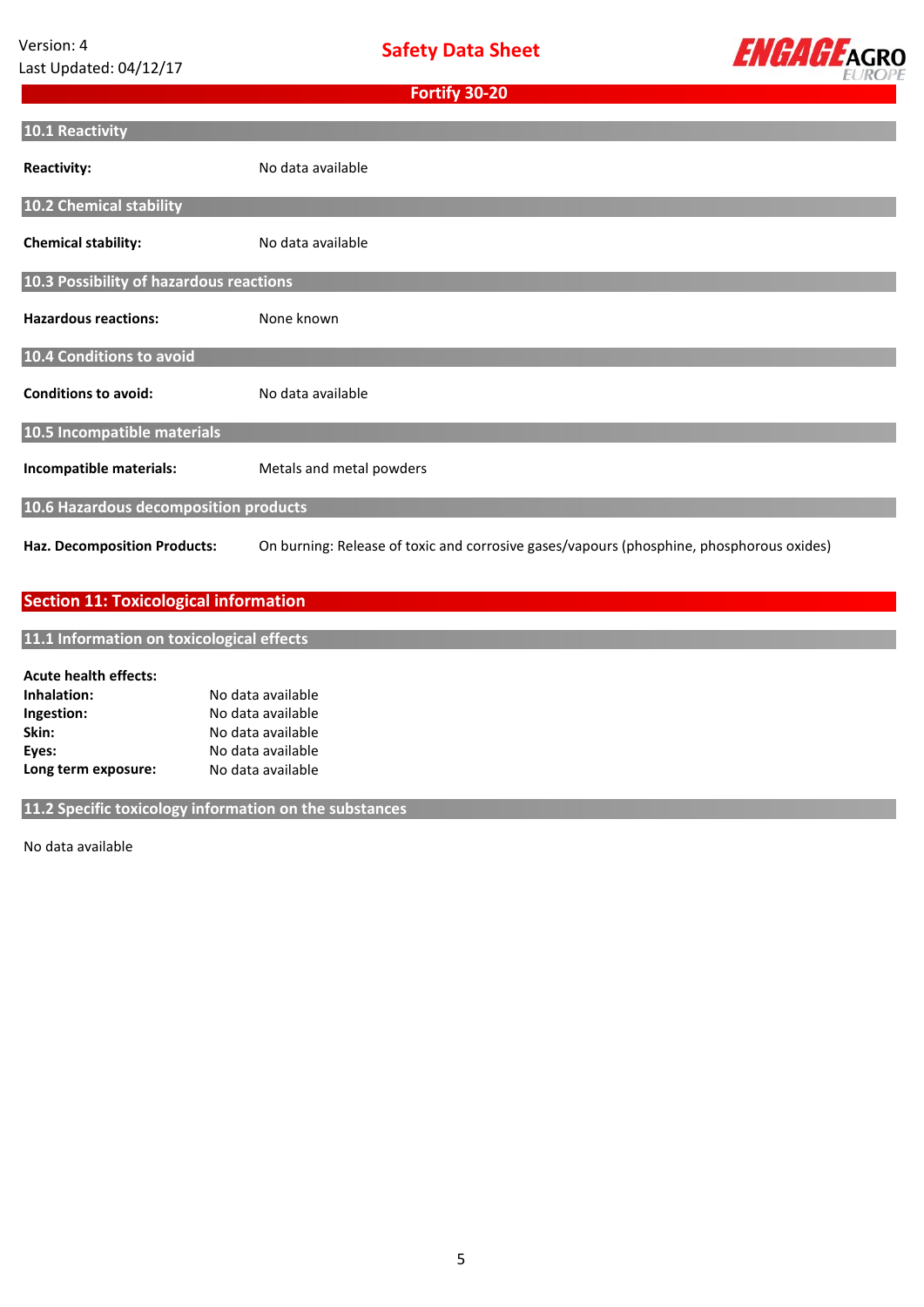

# **Section 12: Ecological information**

# **12.1 Toxicity**

No data available

**12.2 Persistence and degradability**

No data available

**12.3 Bioaccumulative potential**

No data available

**12.4 Mobility in soil**

No data available

**12.5 Results of PBT and vPvB assessment**

The substance does not meet the criteria for PBT or vPvB

# **12.6 Other adverse effects**

No data available

# **Section 13: Disposal considerations**

| 13.1 Waste treatment methods |                                                                                                                 |
|------------------------------|-----------------------------------------------------------------------------------------------------------------|
| Waste treatment methods:     | Dispose of waste and residues in accordance with local authority requirements.                                  |
| Disposal of packaging:       | Do not reuse empty containers. Dispose of empty container in compliance with local and national<br>regulations. |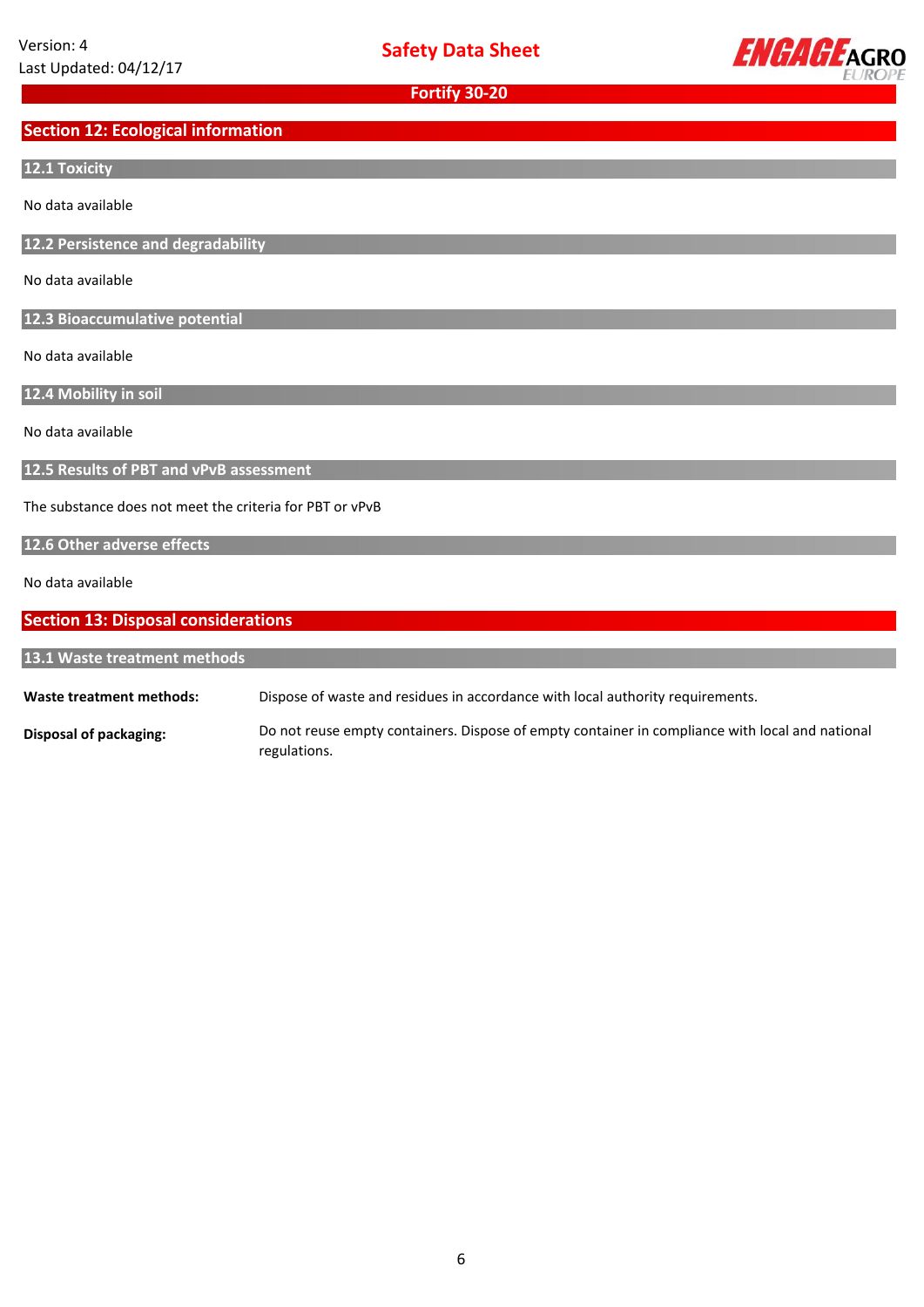

# **Section 14: Transport information**

#### **14.1 UN Number**

This product is not classified as dangerous for carriage.

**14.2 UN proper shipping name**

The product is not classified as dangerous for carriage.

**14.3 Transport hazard class(es)**

This product is not classified as dangerous for carriage.

**14.4 Packaging group**

The products is not classified as dangerous for carriage.

**14.5 Environmental hazards**

The product is not classified as dangerous for carriage.

**14.6 Special precautions for user**

The product is not classified as dangerous for carriage.

**14.7 Transport in bulk according to Annex II of MARPOL 73/78 and the IBC code**

The product is not classified as dangerous for carriage.

## **Section 15: Regulatory information**

**15.1 Safety, health and environmental regulations/legislation specific for the substance or mixture**

#### **Specific regulations:**

REGULATION (EC) No 1907/2006 OF THE EUROPEAN PARLIAMENT AND OF THE COUNCIL of 18 December 2006 concerning the Registration, Evaluation, Authorisation and Restriction of Chemicals (REACH), establishing a European Chemicals Agency, amending Directive 1999/45/EC and repealing Council Regulation (EEC) No 793/93 and Commission Regulation (EC) No 1488/94 as well as Council Directive 76/769/EEC and Commission Directives 91/155/EEC, 93/67/EEC, 93/105/EC and 2000/21/EC with amendments. COMMISSION REGULATION (EU) 2015/830 of 28 May 2015 amending regulation (EC)No 1907/2006 of the European Parliament and of the Council on the Registration, Evaluation, Authorisation and Restriction of Chemicals (REACH)

REGULATION (EC) No 1727/2008 of the European Parliament and of the Council on the Registration, Evaluation, Authorisation and Restriction of Chemicals (REACH) of 16 December 2008 on classification, labelling and packaging of substances and mixture, amending and repealing Directives 6/548/EEC and 1999/45/EC, and amending Regulation (EC) No 1907/2006; with amendments Regulation (EU) No 946/2012 of the European Parliament and of the Council of 4 July 2012 concerning the export and import of hazardous chemicals

Regulation (EC) No 850/2004 of the European Parliament and of the Council of 29 April 2004 on Persistent organic Pollutants and amending Directive 79/117/EC

European Agreement Concerning the Carriage of Dangerous Goods by Road (ADR), 2015